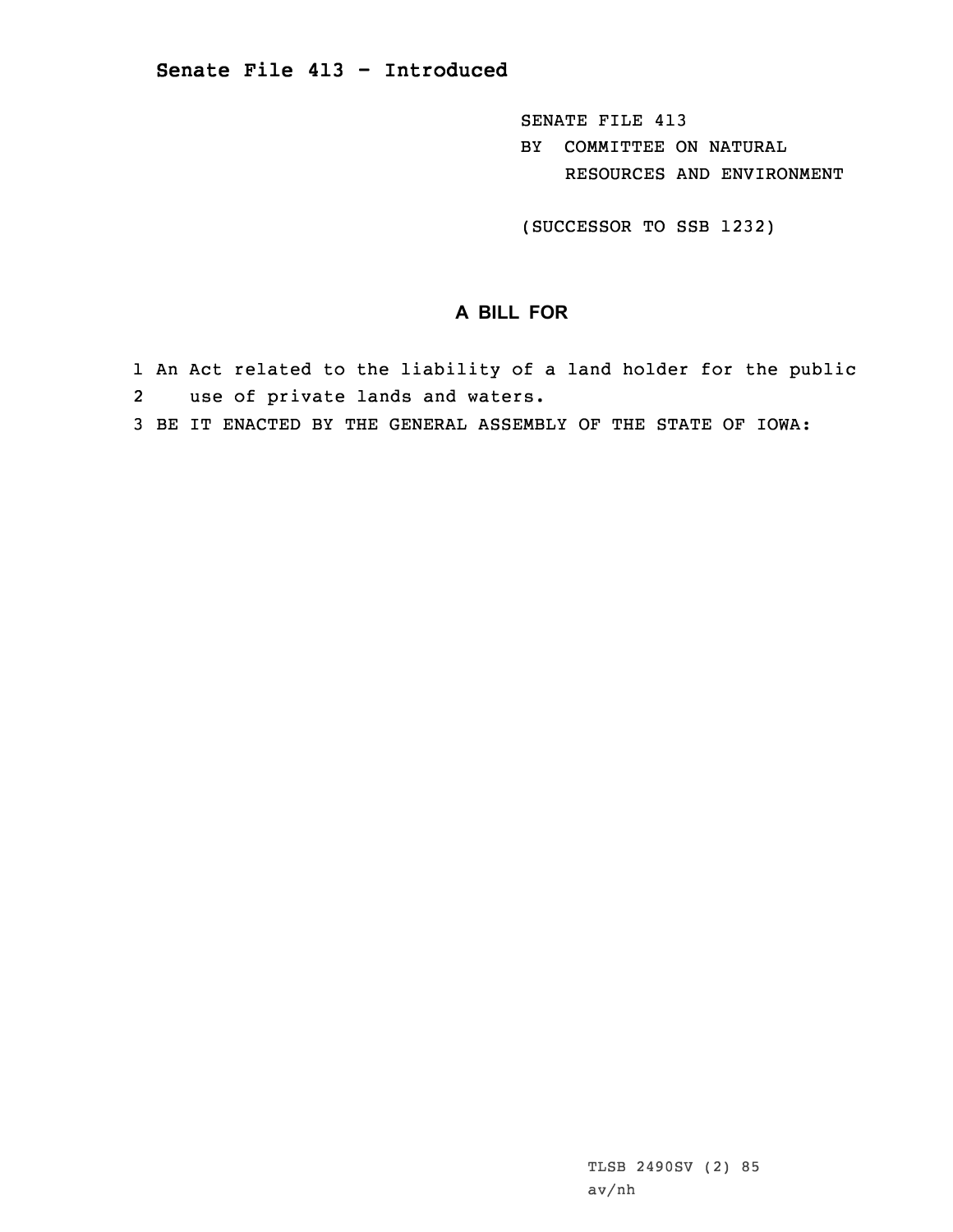1 Section 1. Section 461C.1, Code 2013, is amended to read as 2 follows:

3 **461C.1 Purpose.**

4 1. The purpose of this chapter is to encourage private 5 owners holders of land to make land and water areas available 6 to the public for recreational purposes and for urban deer 7 control by limiting an owner's a holder's liability toward 8 persons entering onto the owner's holder's property for such 9 purposes. The provisions of this chapter shall be construed 10 liberally and broadly in favor of private holders of land to 11 accomplish the purposes of this chapter.

12 2. The general assembly declares that the holding of *Sallee* 13 *v. Stewart*, (No. 11-0892) (Iowa 2013) is abrogated in its 14 entirety as contrary to the general assembly's intent for the 15 construction of this chapter.

16 Sec. 2. Section 461C.2, subsections 3 and 5, Code 2013, are 17 amended to read as follows:

<sup>18</sup> 3. *"Land"* means private land located in <sup>a</sup> municipality 19 including abandoned or inactive surface mines $\tau$ ; caves $\tau$  and; 20 land used for agricultural purposes, including; marshlands, 21 timber, and grasslands; and the privately owned roads, 22 water paths, trails, waters, water courses, private ways 23 and exteriors and interiors of buildings, structures, and 24 machinery, or equipment appurtenant thereto located on such <sup>25</sup> land. *"Land"* includes land that is not open to the general 26 public.

 5. *"Recreational purpose"* means any activity undertaken for recreation, sport, exercise, education, relaxation, or pleasure, including but not limited to the following or any combination thereof: Hunting, trapping, horseback riding, fishing, swimming, boating, camping, picnicking, hiking, pleasure driving, motorcycling, all-terrain vehicle riding, 33 nature study, water skiing, snowmobiling, other summer 34 and winter sports or games, and agricultural tours, and viewing or enjoying historical, archaeological, scenic, or

LSB 2490SV (2) 85

-1-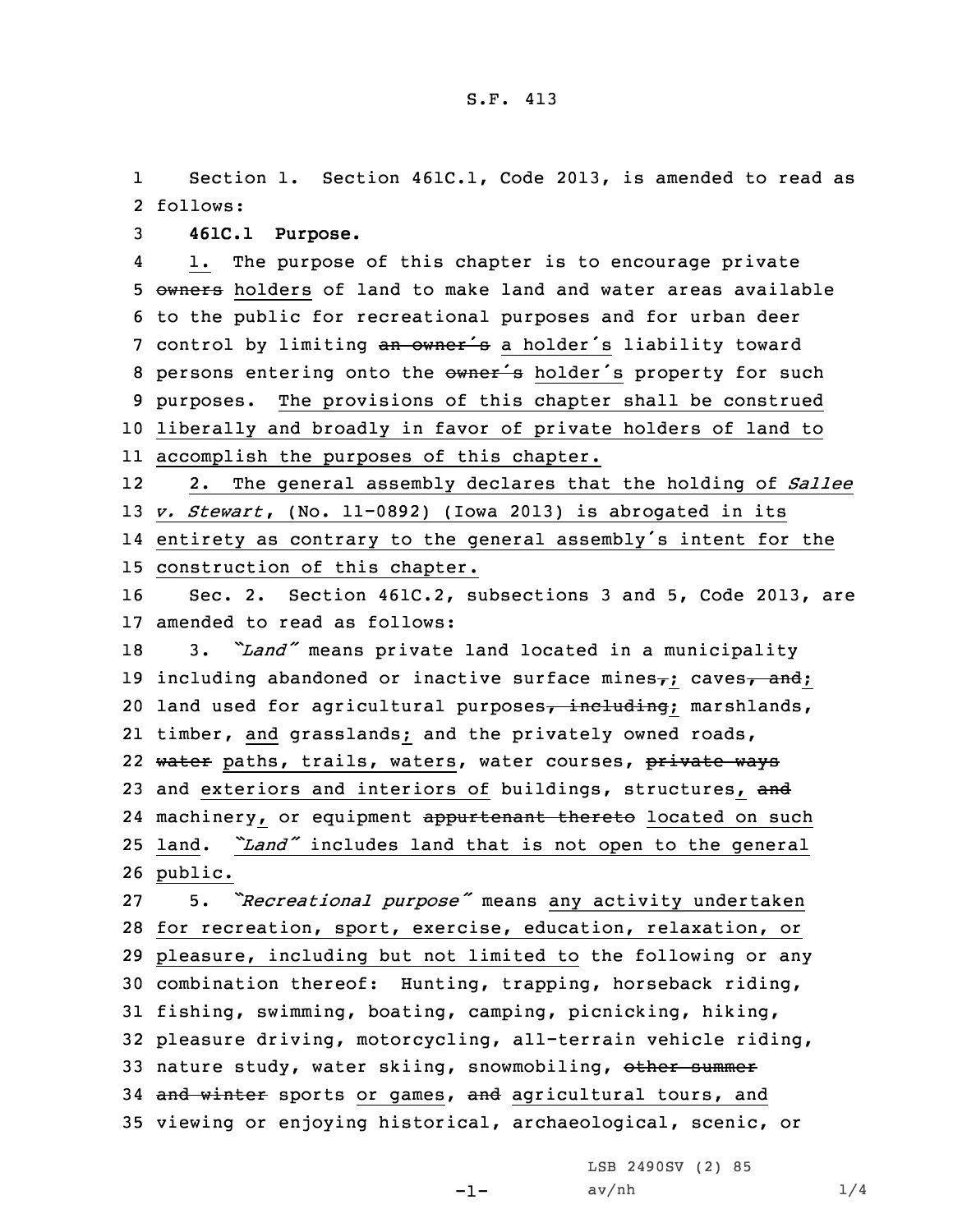1 scientific sites wh<del>ile going to and from or actually engaged</del> 2 therein. "Recreational purpose" includes the activity of accompanying another person who is engaging in such activities. *"Recreational purpose"* is not limited to active engagement in such activities, but also includes entry onto, use of, passage over, and presence on any part of the land in connection with such activities. Sec. 3. Section 461C.3, Code 2013, is amended to read as 9 follows: **461C.3 Liability of owner holder limited.** 11 1. Except as specifically recognized by or provided in 12 section 461C.6, <del>an owner</del> a holder of land <del>owes no</del> does not owe <sup>a</sup> duty of care to keep the premises safe for entry or use by others for recreational purposes or urban deer control, or to give any warning of <sup>a</sup> dangerous condition, use, structure, or activity on such premises to persons entering for such purposes. 2. Except as specifically recognized or provided in section 461C.6, <sup>a</sup> holder of land does not owe <sup>a</sup> duty of care to others because the holder is guiding, directing, supervising, or participating in any recreational purpose or urban deer control undertaken by others on the holder's land. Sec. 4. Section 461C.4, Code 2013, is amended by adding the following new subsection: NEW SUBSECTION. 2A. Assume <sup>a</sup> duty of care to <sup>a</sup> person because the holder is guiding, directing, supervising, or participating in any recreational purpose or urban deer control undertaken by the person on the holder's land. Sec. 5. Section 461C.5, Code 2013, is amended to read as 30 follows: **461C.5 Duties and liabilities of owner holder of leased land.** Unless otherwise agreed in writing, the provisions of sections 461C.3 and 461C.4 shall be deemed applicable to the 34 duties and liability of an owner a holder of land leased, or any interest or right therein transferred to, or the

 $-2-$ 

LSB 2490SV (2) 85  $av/nh$  2/4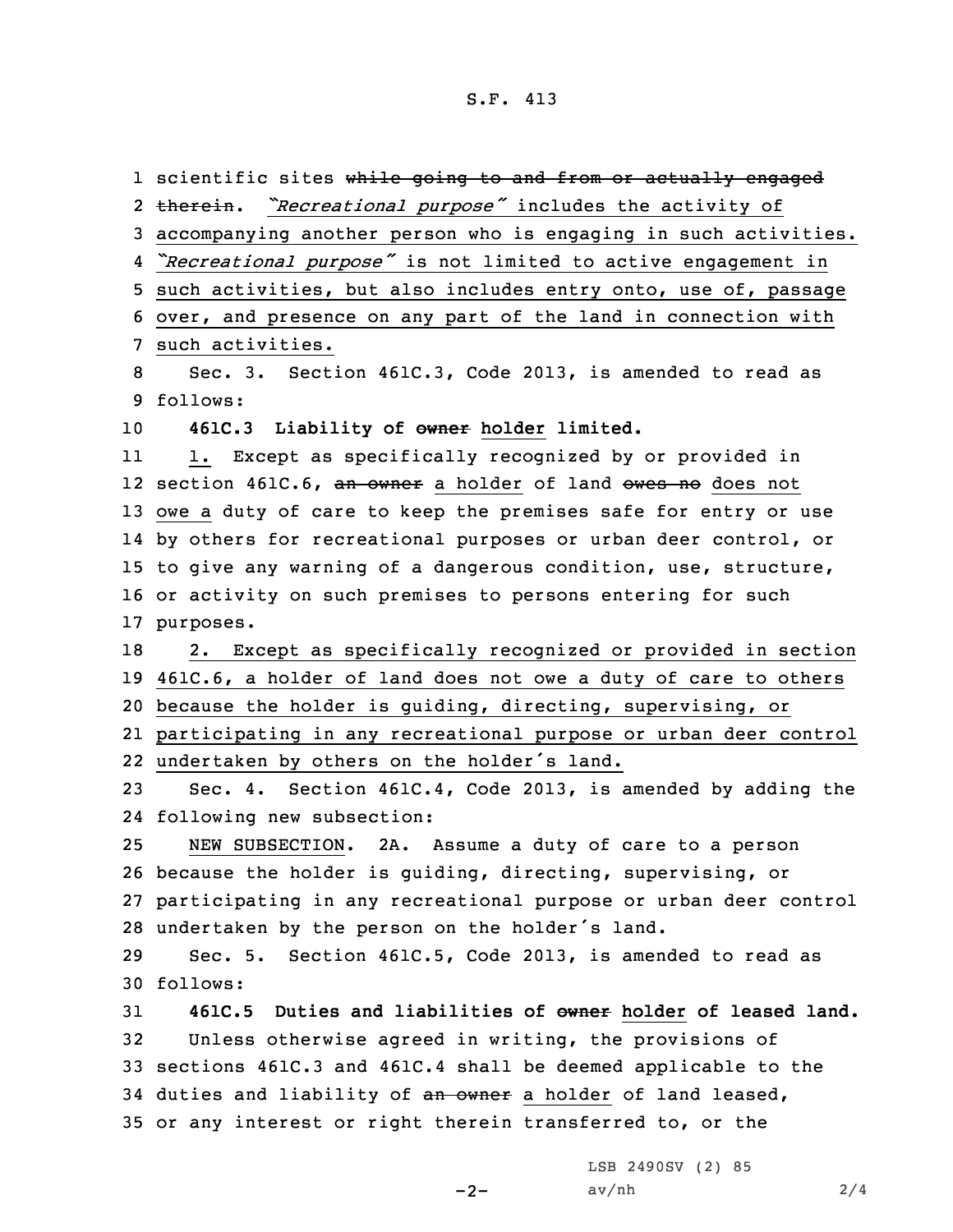## S.F. 413

1 subject of any agreement with, the United States or any agency 2 thereof, or the state or any agency or subdivision thereof, for 3 recreational purposes or urban deer control.

4 Sec. 6. Section 461C.6, Code 2013, is amended to read as 5 follows:

6 **461C.6 When liability lies against owner holder.**

7 Nothing in this chapter limits in any way any liability which 8 otherwise exists:

9 1. For willful or malicious failure to guard or warn against 10 <sup>a</sup> dangerous condition, use, structure, or activity.

112. For injury suffered in any case where the owner holder of land charges the person or persons who enter or go on the land 13 for the recreational use thereof or for deer hunting, except that in the case of land or any interest or right therein, leased or transferred to, or the subject of any agreement with, the United States or any agency thereof or the state or any agency thereof or subdivision thereof, any consideration received by the holder for such lease, interest, right or agreement shall not be deemed <sup>a</sup> charge within the meaning of this section.

21

## EXPLANATION

22 This bill relates to the public use of certain private lands and waters. The bill provides that Code chapter 461C shall be liberally and broadly construed in favor of private holders of land to encourage them to make their land and water areas available to the public for recreational purposes and for urban deer control, by limiting the land holders' liability to persons who enter onto their land to pursue such activities. The bill specifically abrogates the recent holding rendered by the Iowa Supreme Court in Sallee v. Stewart, (No. 11-0892) (Iowa 2013). In that case the Supreme Court hold that Code chapter 461C did not limit the liability of <sup>a</sup> farmer when <sup>a</sup> chaperone was injured on <sup>a</sup> school field trip to the farm. The bill broadens the definition of what land and water areas are included in such limitations of liability and provides that

> LSB 2490SV (2) 85  $av/nh$  3/4

 $-3-$